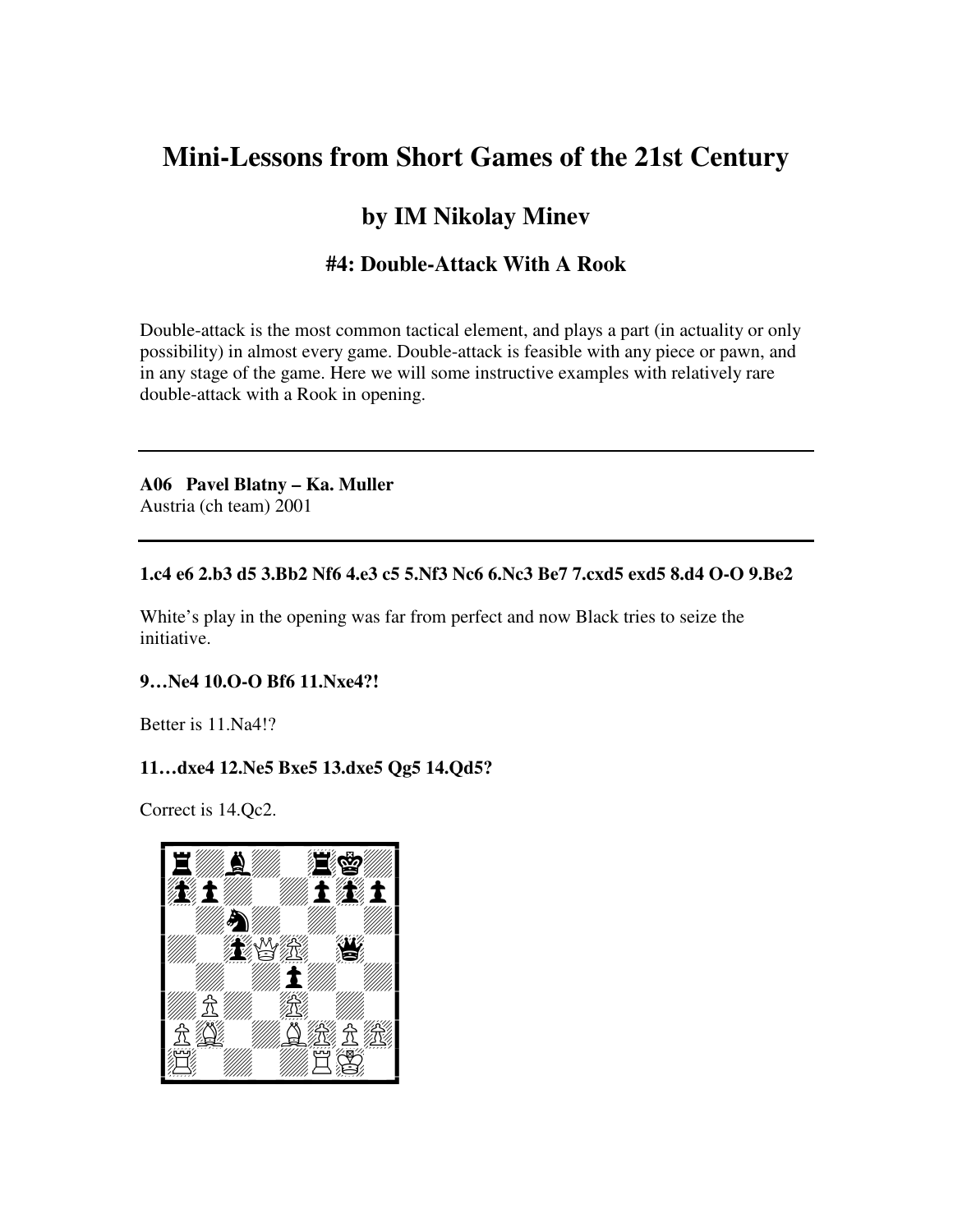#### **14…Rd8! 15.Qxe4 Rd2**

It is clear that White overlooked this double-attack. With an extra piece, now Black wins easily.

### **16.f4 Qf5 17.Qc4 Rxb2 18.Bd3 Qg4 19.Be4 Bf5 20.Bf3 Qg6 21.e4 Nd4! 0-1**

For if 22.exf5 Nxf3+ 23.Rxf3 Qxg2#

**C42 V. Anand – Vl. Kramnik**  Sofia 2005

#### **1.e4 e5 2.Nf3 Nf6 3.Nxe5 d6 4.Nf3 Nxe4 5.d4 d5 6.Bd3 Nc6 7.O-O Be7 8.c4**

This continuation is considered White's best.

#### **8…Nb4**

The main alternatives are 8...Bg4, 8...Be6 and 8...Nf6. I think that the three are approximately with the same value – in all White achieves slightly better chances.

#### **9.Be2!?**

This appears better than the analysis by Keres, which dominated the theory for a long time: 9.cxd5 Nxd3 10.Qxd3 Qd5 11.Re1 Bf5 12.Ne5. Look what happens in the game Rogulj – Forintos, Austria (ch team) 1997: 12…g6!? 13.g4 Bh4! 14.Re2 Bxf2+ 15.Rxf2 Nxf2 16.Qe3 Bxb1 17.Nxg6+ Be4 18.Nxh8 Nxg4 19.Qc3 Qd6 20.Qd2 f5 21.h3 Qg3+ 0- 1

#### **9…O-O 10.Nc3 Bf5 11.a3 Nxc3 12.bxc3 Nc6 13.Re1 Re8**

Or 13…dxc4 14.Bxc4 Na5 15,Ba2 c5 16.Ne5 with better chances to White.

#### **14.cxd5 Qxd5 15.Bf4 Rac8 16.Qc1! Na5 17.c4 Qe4?**

Now White wins by quite original double-attack along the  $5<sup>th</sup>$  rank. Accordin to Anand, correct is 17…Qd8.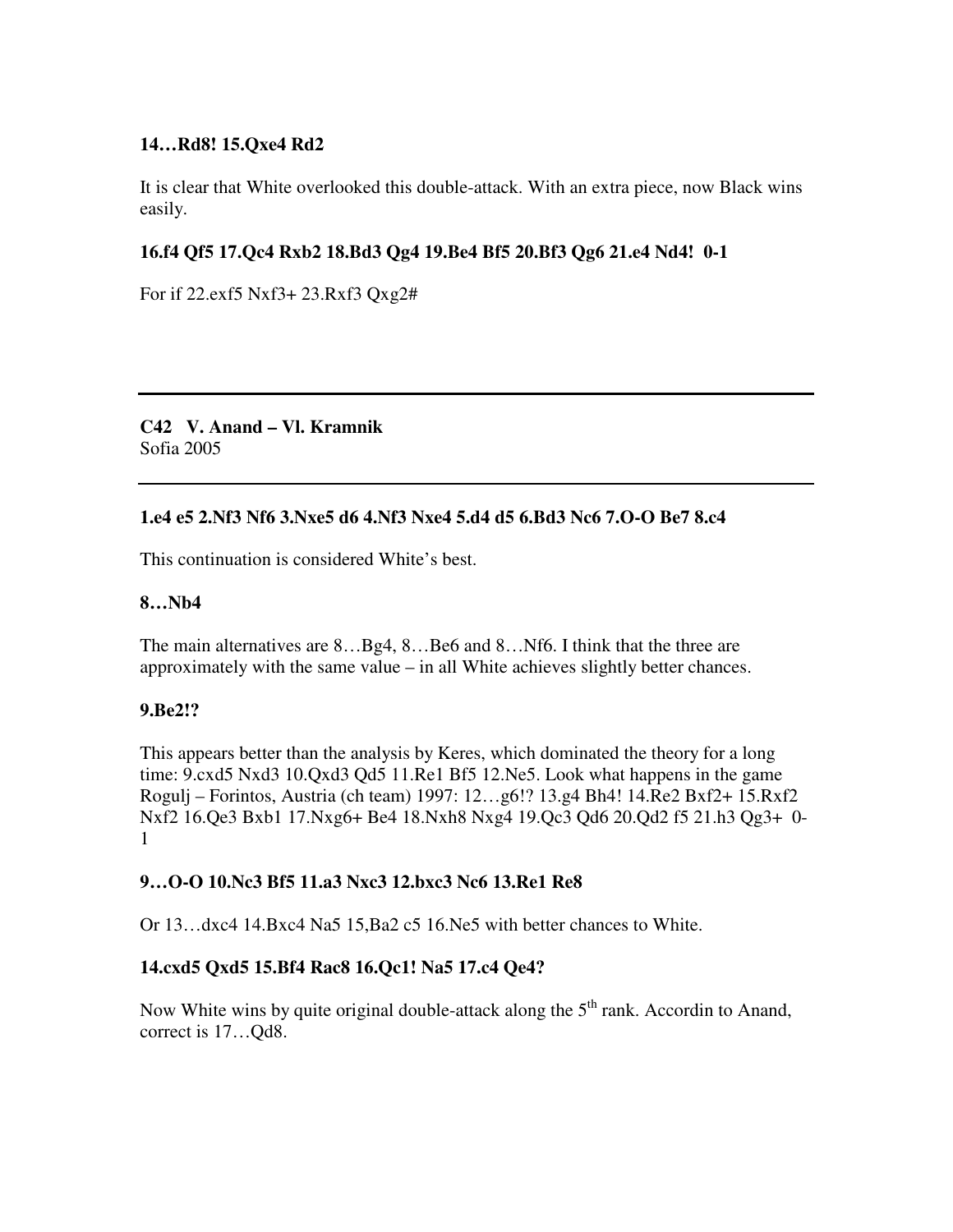

## **18.Bd1! Qd3 19.Re3! Qxc4 20.Re5! 1-0**

**B42 Adam Horvath – Csaba Balogh**  Hungary (ch) 2005

#### **1.e4 c5 2.Nf3 e6 3.d4 cxd4 4.Nxd4 a6 5.Bd3 Bc5 6.Nb3 Ba7 7.O-O Nc6 8.Qg4?!**

Risky business! Better is 8.Qe2, followed by 9.Be3.

#### **8…Nf6!**

The sacrifice of a pawn in order to open a file against the opponent's castled position is almost as a rule a good value!

#### **9.Qxg7 Rg8 10.Qh6 Ne5 11.Nc3 b5 12.Bf4**

If 12.h3, then 12…d6 with the hidden threat 13…Rg6 14.Qf4 Nh5 winning White's Queen.

#### **12…Neg4 13.Qh4?**

White overlooks a simple double-attack by his opponent's Rook. Obligatory was 13.Qh3.